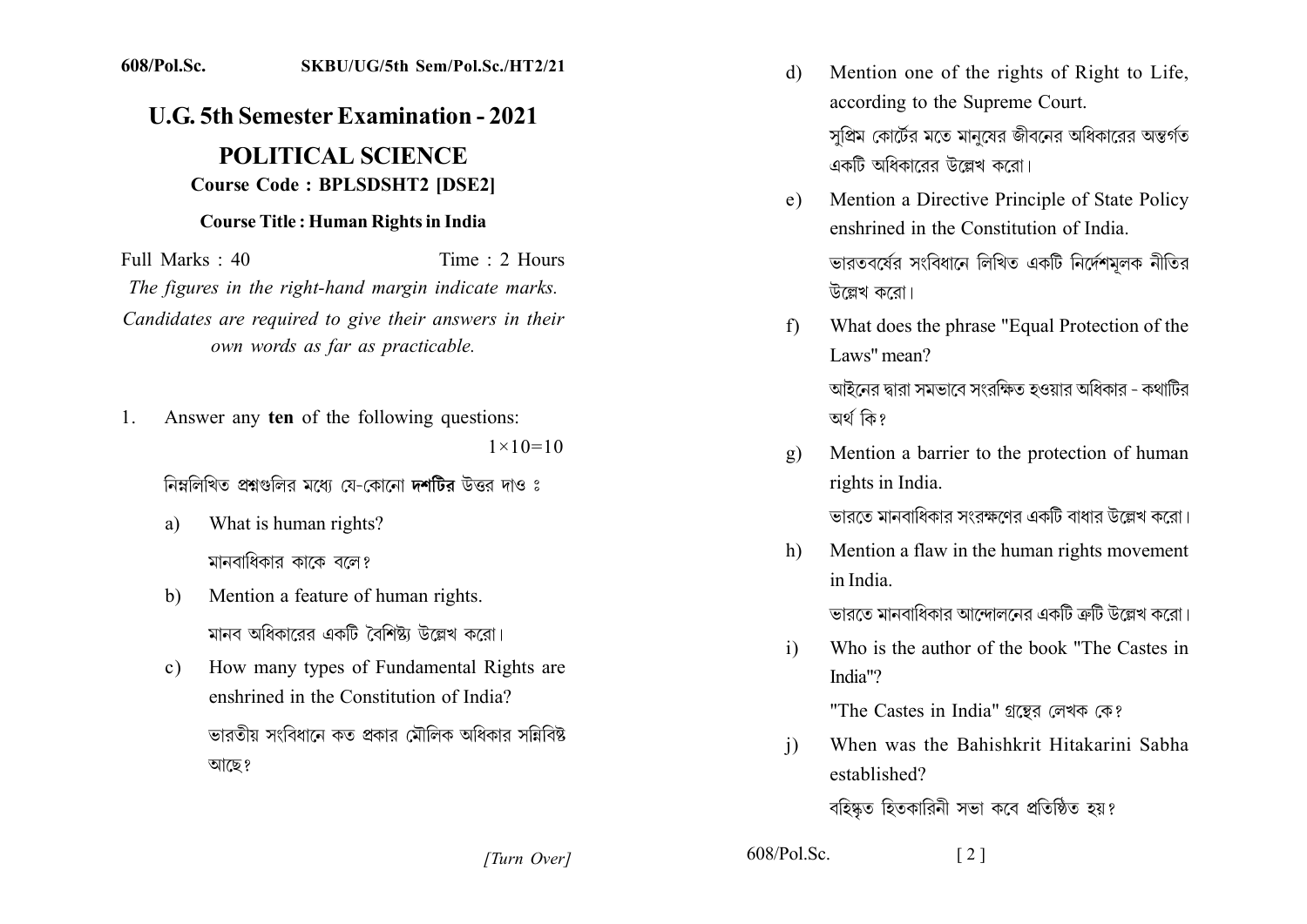$\bf{k}$ ) According to the directives of the National Human Rights Commission, no women can be arrested at which time?

> জাতীয় মানবাধিকার কমিশনের নির্দেশ অনসারে কোন সময়কালে কোন মহিলাকে গ্রেফতার করা যাবে না?

- What is Preventive Detention?  $\left| \right\rangle$ নিবর্তনমূলক আটক কাকে বলে?
- What is the full form of NSA?  $m$ )  $NSA$ -এর পুরো নাম কি?
- What is the main obstacle in introducing  $n)$ Uniform Civil Codes for all citizens of India? সমগ্র ভারতের, সকল নাগরিকের জন্য অভিন্ন দেওয়ানি বিধি প্রবর্তনে প্রধান অন্তরায় কি?
- The Right to Education has been recognised as  $\Omega$ a Fundamental Right by which number of Constitutional Amendment Act?

কততম সংবিধান সংশোধনী আইনের মাধামে শিক্ষার অধিকারকে মৌলিক অধিকার হিসেবে স্বীকৃত দেওয়া হয়েছে?

2. Answer any five of the following questions in brief:  $2 \times 5 = 10$ 

নিম্নলিখিত প্রশ্নগুলির মধ্যে যে-কোনো পাঁচটির সংক্ষিপ্ত উত্তর দাওঃ

What is the definition of Human Rights in the a) Government of India's "Protection of Human Rights Act" 1993?

> ১৯৯৩ সালে ভারত সরকারের মানবাধিকার রক্ষা আইনে মানবাধিকাবের কি সংজ্ঞা দেওয়া হয়েছে?

What is the difference between Human Rights  $b)$ and Fundamental Rights?

মানবাধিকার ও মৌলিক অধিকারের মধ্যে কি পার্থকা আছে?

Who can be appointed as the Chairman of the  $c)$ National Human Rights Commission?

> কে জাতীয় মানবাধিকার কমিশনের চেয়ারম্যান নিযক্ত হতে পারেন?

Why was the National Commission for Women  $\mathbf{d}$ established in India in 1992?

ভারতে ১৯৯২ সালে জাতীয় মহিলা কমিশন কেন স্থাপন করা হয়েছে?

Mention any two laws enacted to protect the e) human rights of women in India.

> ভারতে মহিলাদের মানবাধিকার রক্ষার জন্য প্রণীত যেকোনো দুটি আইনের উল্লেখ করো।

 $608/P<sub>o</sub>$  Sc